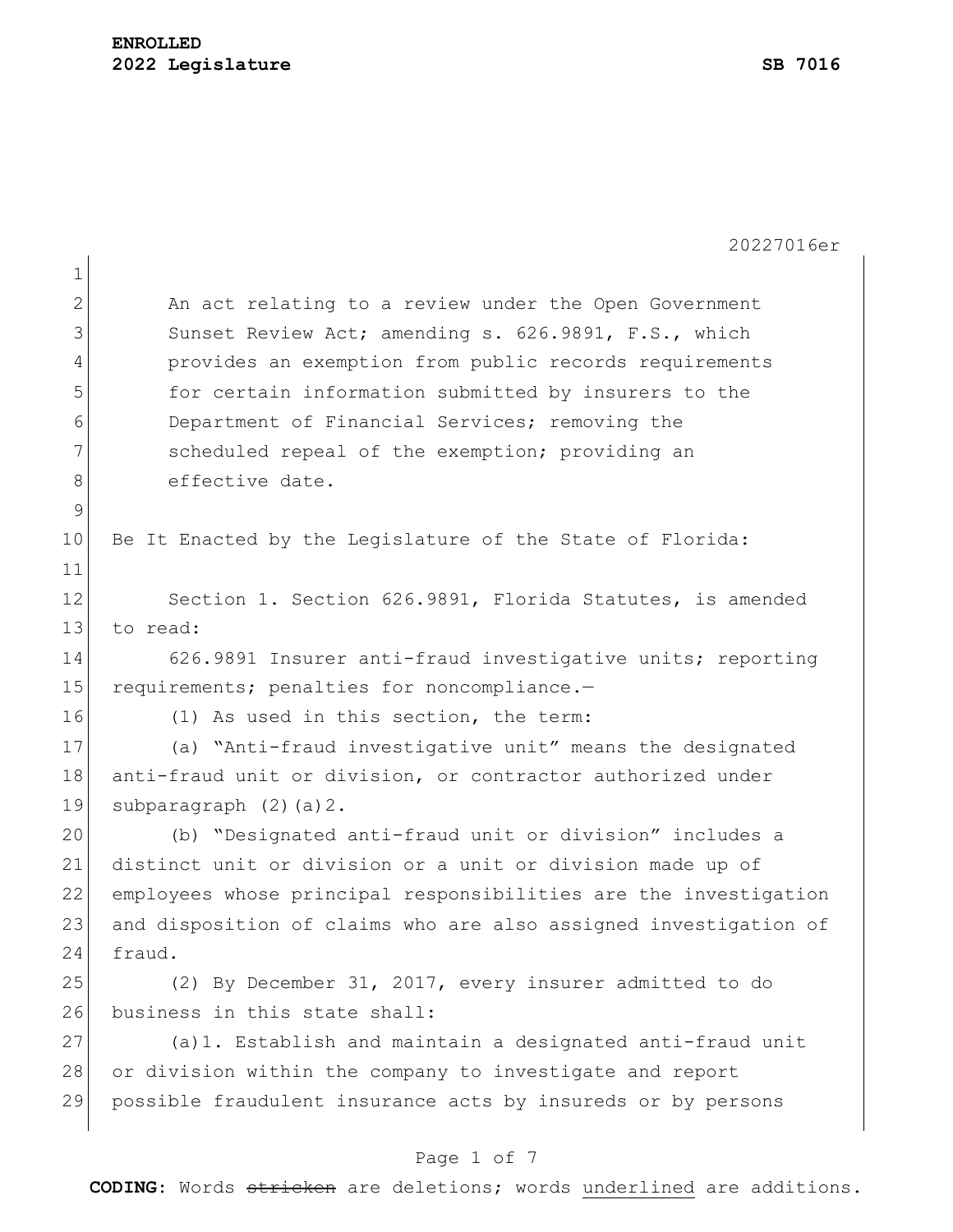|    | 20227016er                                                                                                                       |  |  |  |  |  |  |  |  |
|----|----------------------------------------------------------------------------------------------------------------------------------|--|--|--|--|--|--|--|--|
| 30 | making claims for services or repairs against policies held by                                                                   |  |  |  |  |  |  |  |  |
| 31 | insureds; or                                                                                                                     |  |  |  |  |  |  |  |  |
| 32 | 2. Contract with others to investigate and report possible                                                                       |  |  |  |  |  |  |  |  |
| 33 | fraudulent insurance acts by insureds or by persons making                                                                       |  |  |  |  |  |  |  |  |
| 34 | claims for services or repairs against policies held by                                                                          |  |  |  |  |  |  |  |  |
| 35 | insureds.                                                                                                                        |  |  |  |  |  |  |  |  |
| 36 | (b) Adopt an anti-fraud plan.                                                                                                    |  |  |  |  |  |  |  |  |
| 37 | (c) Designate at least one employee with primary                                                                                 |  |  |  |  |  |  |  |  |
| 38 | responsibility for implementing the requirements of this                                                                         |  |  |  |  |  |  |  |  |
| 39 | section.                                                                                                                         |  |  |  |  |  |  |  |  |
| 40 | (d) Electronically file with the Division of Investigative                                                                       |  |  |  |  |  |  |  |  |
| 41 | and Forensic Services of the department, and annually                                                                            |  |  |  |  |  |  |  |  |
| 42 | thereafter, a detailed description of the designated anti-fraud                                                                  |  |  |  |  |  |  |  |  |
| 43 | unit or division or a copy of the contract executed under                                                                        |  |  |  |  |  |  |  |  |
| 44 |                                                                                                                                  |  |  |  |  |  |  |  |  |
| 45 | subparagraph $(a) 2.$ , as applicable, a copy of the anti-fraud<br>plan, and the name of the employee designated under paragraph |  |  |  |  |  |  |  |  |
| 46 | $(c)$ .                                                                                                                          |  |  |  |  |  |  |  |  |
| 47 |                                                                                                                                  |  |  |  |  |  |  |  |  |
| 48 | An insurer must include the additional cost incurred in creating                                                                 |  |  |  |  |  |  |  |  |
| 49 | a distinct unit or division, hiring additional employees, or                                                                     |  |  |  |  |  |  |  |  |
| 50 | contracting with another entity to fulfill the requirements of                                                                   |  |  |  |  |  |  |  |  |
| 51 | this section, as an administrative expense for ratemaking                                                                        |  |  |  |  |  |  |  |  |
| 52 | purposes.                                                                                                                        |  |  |  |  |  |  |  |  |
| 53 | (3) Each anti-fraud plan must include:                                                                                           |  |  |  |  |  |  |  |  |
| 54 | (a) An acknowledgment that the insurer has established                                                                           |  |  |  |  |  |  |  |  |
| 55 | procedures for detecting and investigating possible fraudulent                                                                   |  |  |  |  |  |  |  |  |
| 56 | insurance acts relating to the different types of insurance by                                                                   |  |  |  |  |  |  |  |  |
| 57 | that insurer;                                                                                                                    |  |  |  |  |  |  |  |  |
| 58 | (b) An acknowledgment that the insurer has established                                                                           |  |  |  |  |  |  |  |  |
|    |                                                                                                                                  |  |  |  |  |  |  |  |  |
|    | Page 2 of 7                                                                                                                      |  |  |  |  |  |  |  |  |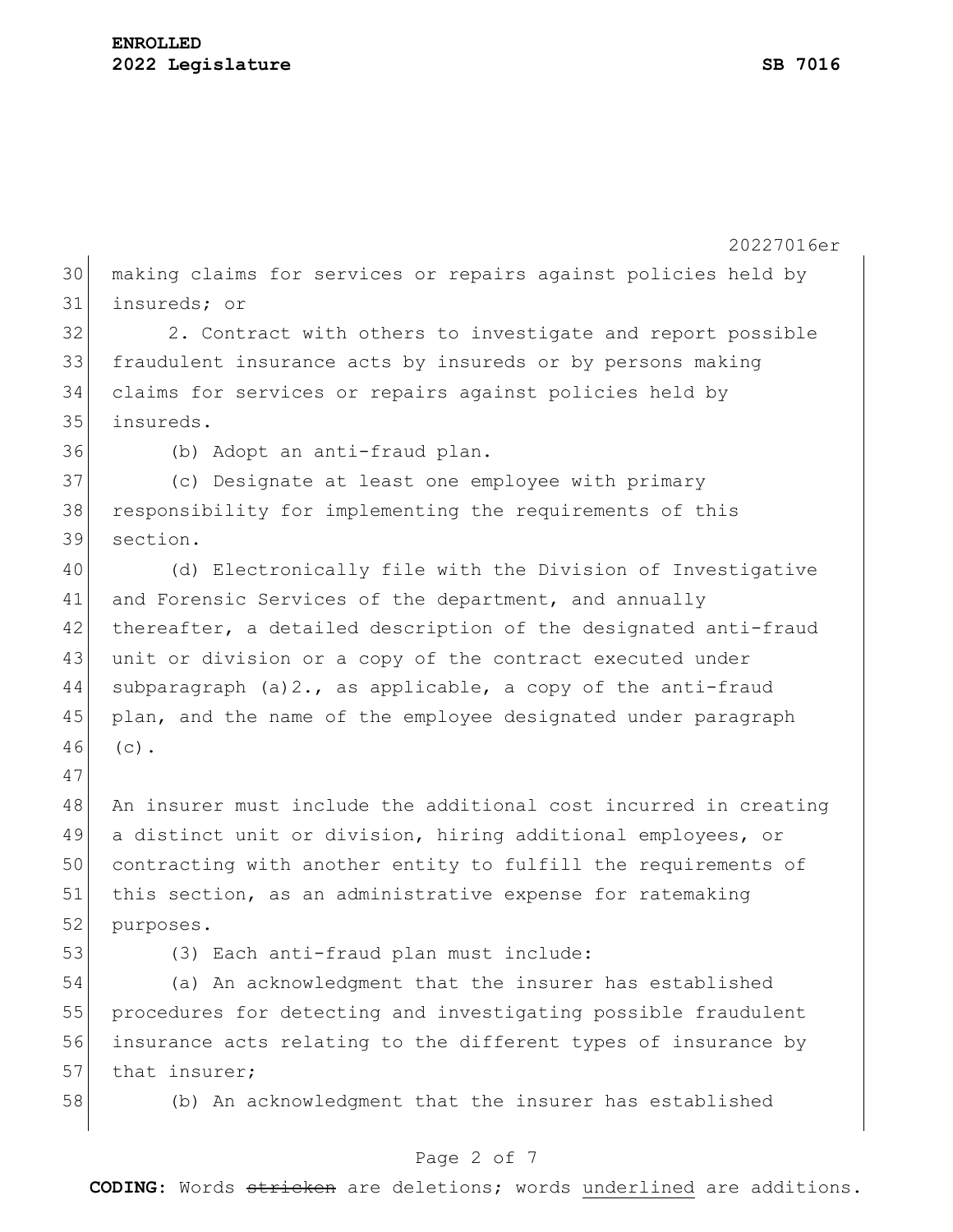20227016er 59 procedures for the mandatory reporting of possible fraudulent 60 insurance acts to the Division of Investigative and Forensic 61 Services of the department; 62 (c) An acknowledgment that the insurer provides the anti-63 fraud education and training required by this section to the 64 anti-fraud investigative unit; 65 (d) A description of the required anti-fraud education and 66 training; 67 (e) A description or chart of the insurer's anti-fraud 68 investigative unit, including the position titles and 69 descriptions of staffing; and 70 (f) The rationale for the level of staffing and resources 71 being provided for the anti-fraud investigative unit which may 72 include objective criteria, such as the number of policies 73 written, the number of claims received on an annual basis, the 74 volume of suspected fraudulent claims detected on an annual 75 basis, an assessment of the optimal caseload that one 76 investigator can handle on an annual basis, and other factors. 77 (4) By December 31, 2018, each insurer shall provide staff 78 of the anti-fraud investigative unit at least 2 hours of initial 79 anti-fraud training that is designed to assist in identifying 80 and evaluating instances of suspected fraudulent insurance acts 81 in underwriting or claims activities. Annually thereafter, an 82 insurer shall provide such employees a 1-hour course that 83 addresses detection, referral, investigation, and reporting of 84 possible fraudulent insurance acts for the types of insurance 85 lines written by the insurer.

86 (5) Each insurer is required to report data related to 87 fraud for each identified line of business written by the

### Page 3 of 7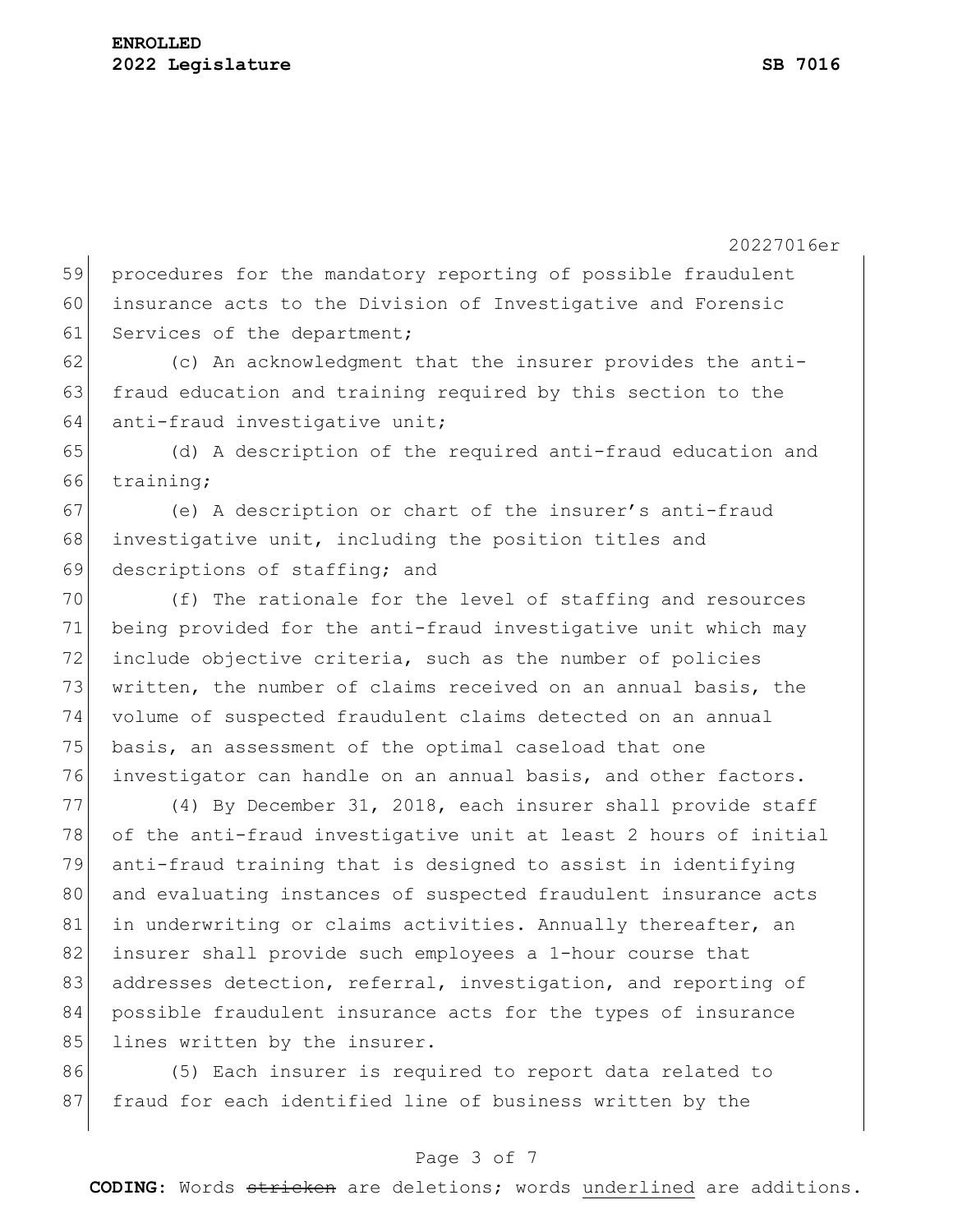|     | 20227016er                                                            |  |  |  |  |  |  |  |  |
|-----|-----------------------------------------------------------------------|--|--|--|--|--|--|--|--|
| 88  | insurer during the prior calendar year. The data shall be             |  |  |  |  |  |  |  |  |
| 89  | reported to the department by March 1, 2019, and annually             |  |  |  |  |  |  |  |  |
| 90  | thereafter, and must include, at a minimum:                           |  |  |  |  |  |  |  |  |
| 91  | (a) The number of policies in effect;                                 |  |  |  |  |  |  |  |  |
| 92  | (b) The amount of premiums written for policies;                      |  |  |  |  |  |  |  |  |
| 93  | (c) The number of claims received;                                    |  |  |  |  |  |  |  |  |
| 94  | (d) The number of claims referred to the anti-fraud                   |  |  |  |  |  |  |  |  |
| 95  | investigative unit;                                                   |  |  |  |  |  |  |  |  |
| 96  | (e) The number of other insurance fraud matters referred to           |  |  |  |  |  |  |  |  |
| 97  | the anti-fraud investigative unit that were not claim related;        |  |  |  |  |  |  |  |  |
| 98  | (f) The number of claims investigated or accepted by the              |  |  |  |  |  |  |  |  |
| 99  | anti-fraud investigative unit;                                        |  |  |  |  |  |  |  |  |
| 100 | (q) The number of other insurance fraud matters                       |  |  |  |  |  |  |  |  |
| 101 | investigated or accepted by the anti-fraud investigative unit         |  |  |  |  |  |  |  |  |
| 102 | that were not claim related;                                          |  |  |  |  |  |  |  |  |
| 103 | (h) The number of cases referred to the Division of                   |  |  |  |  |  |  |  |  |
| 104 | Investigative and Forensic Services;                                  |  |  |  |  |  |  |  |  |
| 105 | (i) The number of cases referred to other law enforcement             |  |  |  |  |  |  |  |  |
| 106 | agencies;                                                             |  |  |  |  |  |  |  |  |
| 107 | (j) The number of cases referred to other entities; and               |  |  |  |  |  |  |  |  |
| 108 | (k) The estimated dollar amount or range of damages on                |  |  |  |  |  |  |  |  |
| 109 | cases referred to the Division of Investigative and Forensic          |  |  |  |  |  |  |  |  |
| 110 | Services or other agencies.                                           |  |  |  |  |  |  |  |  |
| 111 | (6) In addition to providing information required under               |  |  |  |  |  |  |  |  |
| 112 | subsections $(2)$ , $(4)$ , and $(5)$ , each insurer writing workers' |  |  |  |  |  |  |  |  |
| 113 | compensation insurance shall also report the following                |  |  |  |  |  |  |  |  |
| 114 | information to the department, on or before March 1, 2019, and        |  |  |  |  |  |  |  |  |
| 115 | annually thereafter:                                                  |  |  |  |  |  |  |  |  |
| 116 | (a) The estimated dollar amount of losses attributable to             |  |  |  |  |  |  |  |  |

# Page 4 of 7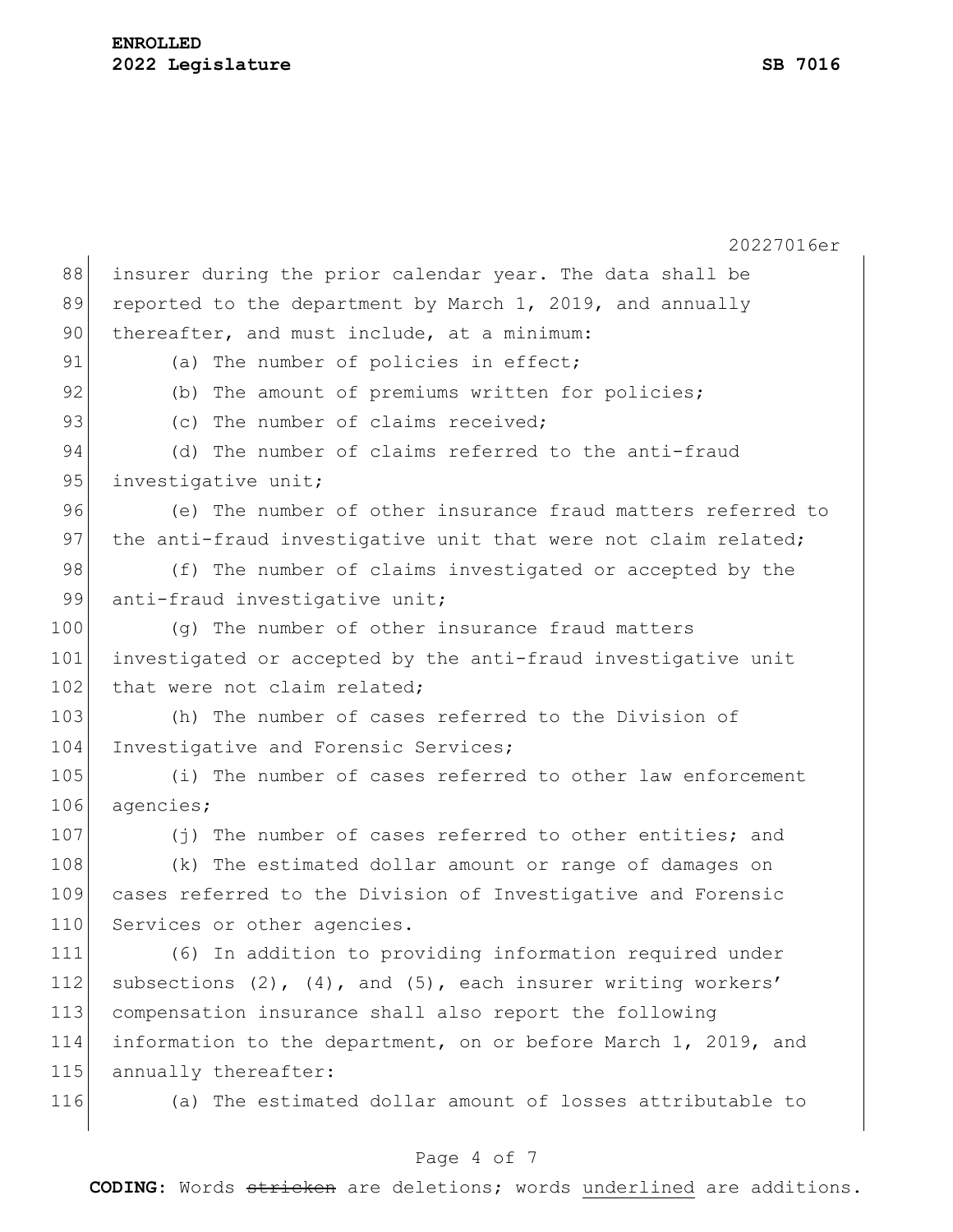20227016er

117 workers' compensation fraud delineated by the type of fraud, 118 including claimant, employer, provider, agent, or other type.

119 (b) The estimated dollar amount of recoveries attributable 120 to workers' compensation fraud delineated by the type of fraud, 121 including claimant, employer, provider, agent, or other type.

122 (c) The number of cases referred to the Division of 123 Investigative and Forensic Services, delineated by the type of 124 fraud, including claimant, employer, provider, agent, or other 125 type.

126 (7) An insurer who obtains a certificate of authority has 6 127 months in which to comply with subsection (2), and one calendar 128 year thereafter, to comply with subsections  $(4)$ ,  $(5)$ , and  $(6)$ .

129 (8) If an insurer fails or otherwise refuses to comply with 130 the provisions of this section, the department, office, or 131 commission may:

132 (a) Impose an administrative fine of not more than \$2,000 133 per day for such failure until the department, office, or 134 commission deems the insurer to be in compliance;

135 (b) Impose an administrative fine for failure by an insurer 136 to implement or follow the provisions of an anti-fraud plan or 137 anti-fraud investigative unit description; or

138 (c) Impose the provisions of both paragraphs (a) and (b).

139 (9) On or before December 31, 2018, the Division of 140 Investigative and Forensic Services shall create a report 141 detailing best practices for the detection, investigation, 142 prevention, and reporting of insurance fraud and other 143 fraudulent insurance acts. The report must be updated as 144 necessary but at least every 2 years. The report must provide: 145 (a) Information on the best practices for the establishment

## Page 5 of 7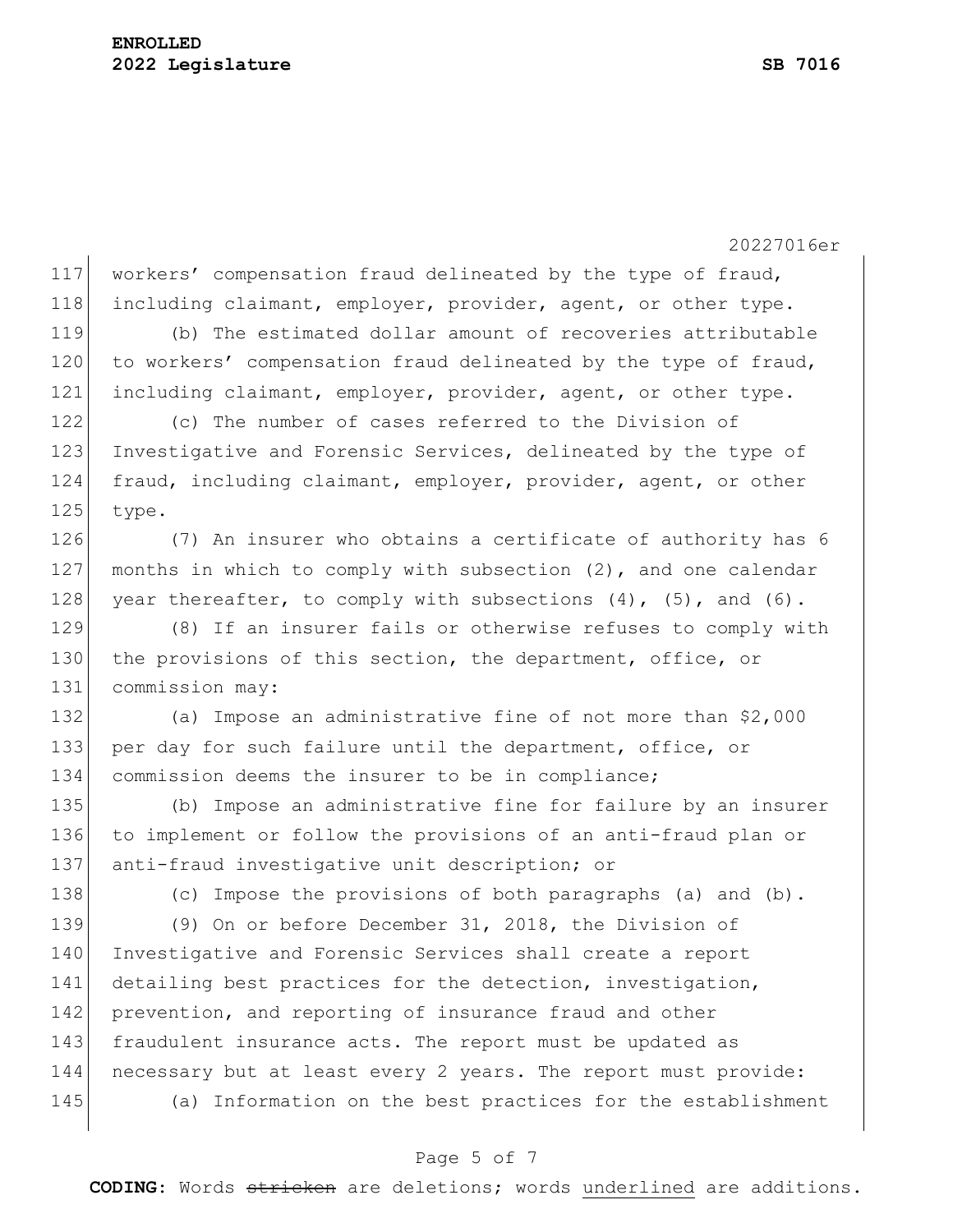20227016er 146 of anti-fraud investigative units within insurers; 147 (b) Information on the best practices and methods for 148 detecting and investigating insurance fraud and other fraudulent 149 insurance acts: 150 (c) Information on appropriate anti-fraud education and 151 training of insurer personnel; 152 (d) Information on the best practices for reporting 153 insurance fraud and other fraudulent insurance acts to the 154 Division of Investigative and Forensic Services and to other law 155 enforcement agencies; 156 (e) Information regarding the appropriate level of staffing 157 and resources for anti-fraud investigative units within 158 insurers; 159 (f) Information detailing statistics and data relating to 160 insurance fraud which insurers should maintain; and 161 (g) Other information as determined by the Division of 162 Investigative and Forensic Services. 163 (10) The department may adopt rules to administer this 164 section, except that it shall adopt rules to administer 165 subsection (5). 166 (11)(a) The information submitted to the department 167 pursuant to paragraphs  $(3)(d)$ ,  $(e)$ , and  $(f)$  and paragraphs 168 (5)(d), (e),  $(f)$ , (g), and (k) is exempt from s. 119.07(1) and 169 s. 24(a), Art. I of the State Constitution. 170 (b) This subsection is subject to the Open Government 171 Sunset Review Act in accordance with s. 119.15 and shall stand 172 repealed on October 2, 2022, unless reviewed and saved from 173 repeal through reenactment by the Legislature. 174 (e) This exemption applies to records held before, on, or

#### Page 6 of 7